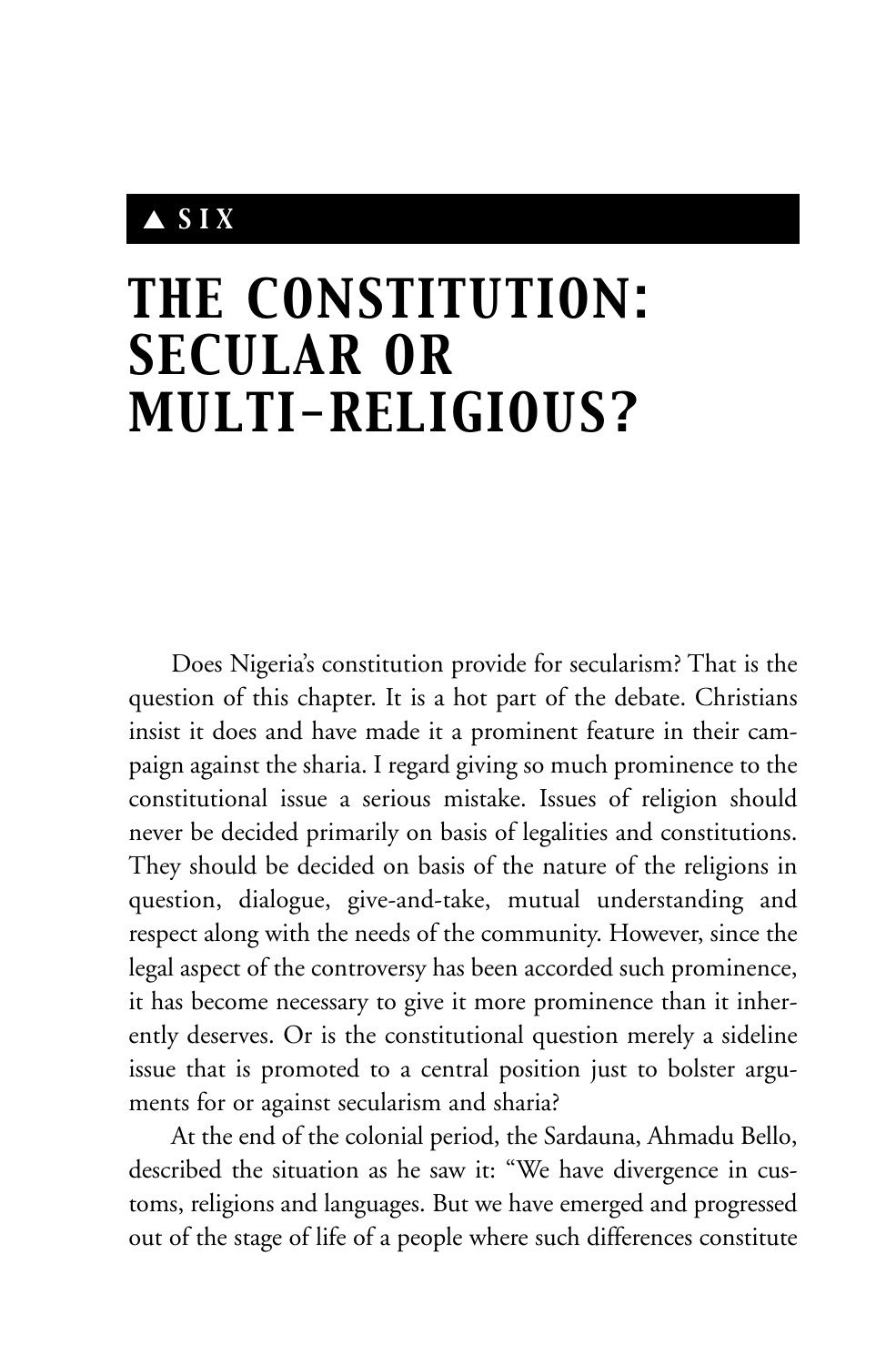a barrier to unity. We have sought for unity, not uniformity."<sup>1</sup> Clearly, even the Sardauna, a major architect of Northern Nigeria, did not foresee the mayhem that awaited Nigeria. However, his desire for unity was clear, though unity on Muslim terms.

Muslims disagree with the Christian stance on the constitution. They recognize that there is no explicit mention of secularity in the *current* constitution. However, according to some, there *was* mention of it in at least one earlier version, namely that of 1963, which stated that Nigeria "shall remain a secular state."2 In spite of this disagreement, both religions, at least theoretically, agree on religious freedom for all and on the constitutional prohibition against the adoption of a state religion.<sup>3</sup> These are frequent themes in Muslim writings and weighty, even though there are differences with respect to the definitions of both the nature of religion itself and of religious freedom.

Another aspect of the discussion is the issue of secularism versus multi-religion. While Christians push "secularism," Muslims much prefer "multi-religion" for reasons that will become clear in this chapter.

The fact that the term "secular" or "secularism" itself does not occur in the constitution has created confusion, according to a number of writers. Muhammad Danbatta holds the wording of the constitution responsible for this confusion. "If anybody is to be blamed, it is the constitution, because it allows its provisions to be contradicted by people who want to score cheap popularity. Perhaps you regard the constitutional provision of freedom of religion to mean only practicing personal aspects of worship. To a true Muslim, full observance of his religion goes beyond that—it entails all aspects of life."4

The confusion to which Danbatta refers is the direct product of a basic difference in the way the two religions define religion, with a narrow secularized view versus a broader wholistic view, talking at each other with neither hearing the other. Adherents of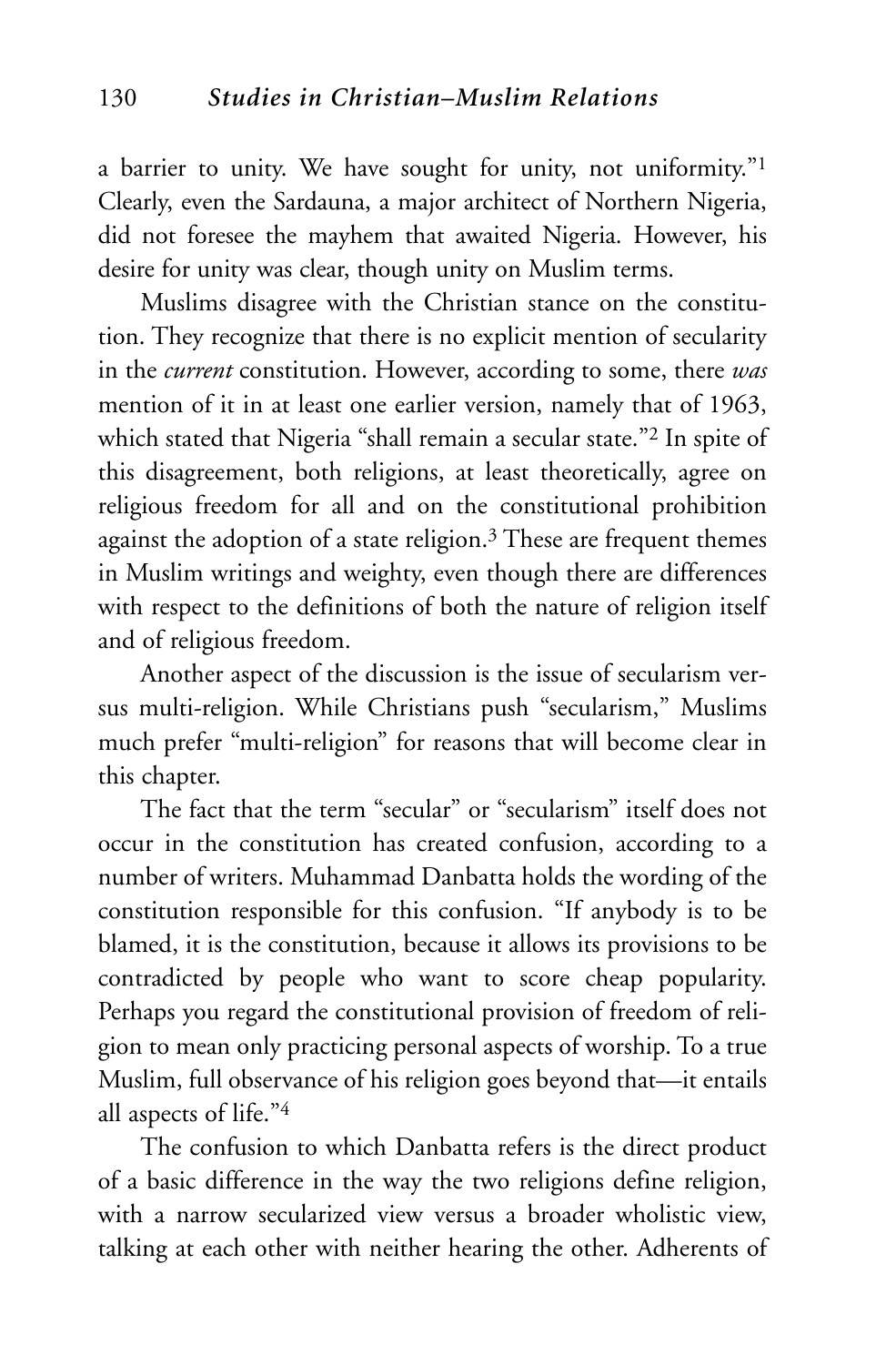both religions agree with Baba Ejiga's statement, "The constitution provides for the practice of one's religion in full,"5 but the extent of "religion in full" is seen differently.

K. A. Balogun, whom I believe to be a Muslim sociologist of religion,<sup>6</sup> quotes the relevant sections of the constitution that deal with the secularity issue, but, unlike most other Muslim writers, does not make an issue of the fact that the term itself is not in the document. He simply assumes that the thrust of these passages calls for secularism. Balogun writes, "If one looks carefully at the two sections of that constitution with regards to secularity, one may conclude that state secularity of Nigeria within the framework of that constitution is faulty and that provision has been the major source of religious disintegration."7

Balogun much prefers the designation "multi-religion" to "secularism." Though the government has not accorded special status to any of Nigeria's religions, religion is omnipresent in the country. Developing a "political community" may be "largely a secular activity," a view few Muslims would accept, but "it is not without its religious undertones." Hence, he writes, "a multi-religious society is an ideal state for Nigeria." This means "a state where one religion is not superimposed on the other; a society where people will have freedom of worship, where no government makes a proclamation in favour of one religion to the detriment of other religions; and a society where government does not promote any religion as the official religion."8

M. Yahya points out that the 1979 constitution does not use the expressions "secular state" or "secularism." However, "journalists were fast to interpret the [relevant] section of the constitution as meaning that Nigeria has adopted secularism as a policy for religion and that Nigeria is a 'secular state.'" The "issue to discuss is indeed not secularism, but multi-religion."9

The interpretation of Section Ten of the constitution to mean "secularism (godlessness or total absence of religions)" is false, declares Shu'aibu Gimi. "Nigerians are actually worlds apart from [that] sav-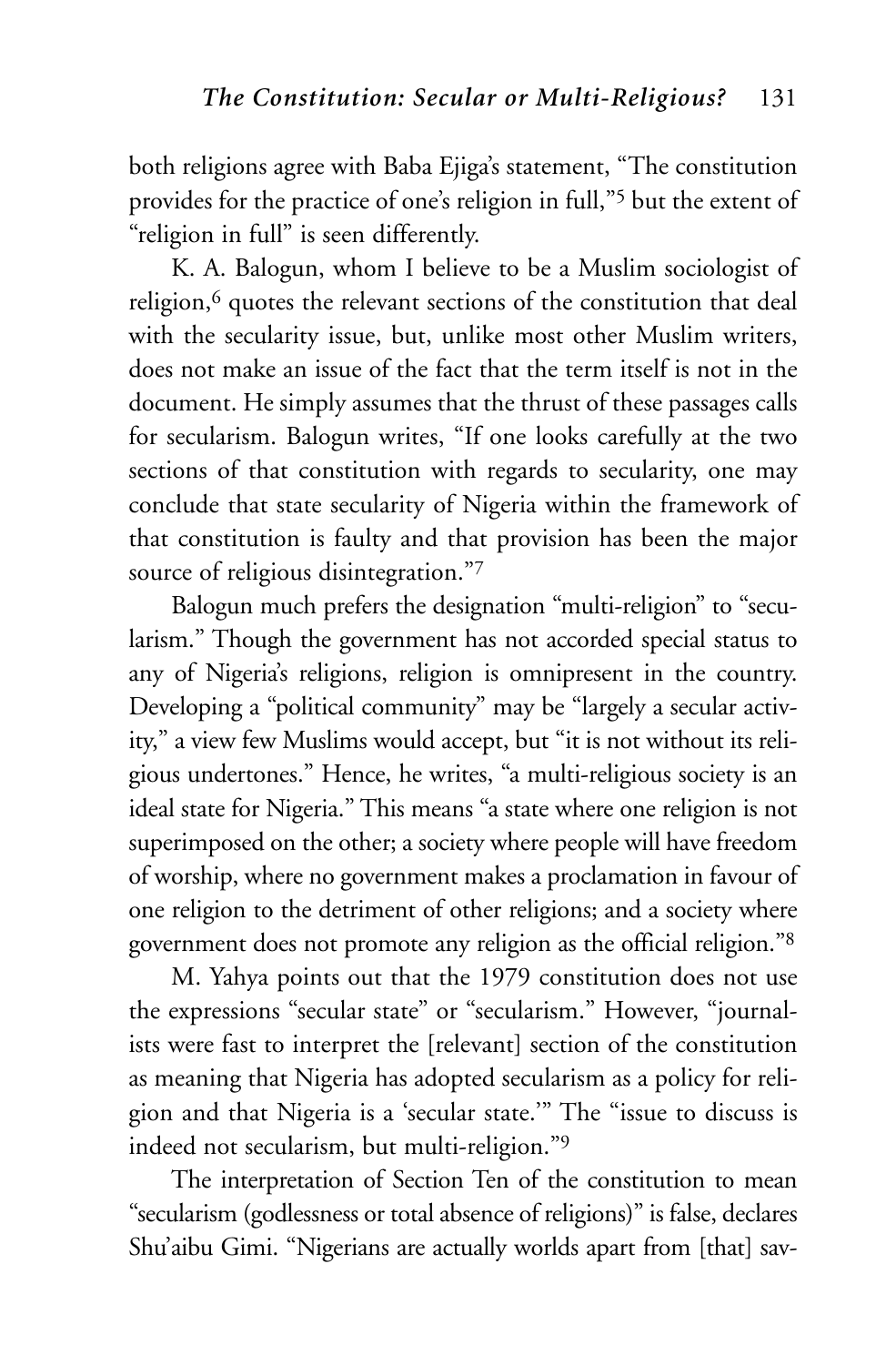agery or madness." The constitution recognizes that the majority of Nigerians are religious and grants them freedom to practise their religions—"even propagate our respective religious beliefs."10

It is the general opinion of Muslims that the constitution calls not for secularism so much as it does for multi-religion. In fact, these are generally regarded as mutually exclusive. Referring to the omnipresence of religion in the country, Abubukar Gumi put it clearly: "Nigeria is a multi-religious state. There is no secularity in Nigeria."11 Governor Ahmad Sani of Zamfara State similarly describes the country as both "multi-religious and multi-ethnic."12 With the exception of "secularists" or Marxist Muslims, that opinion represents everyone.

The highly respected Justice Muhammed B. Sambo strongly rejects the secular interpretation of the constitution. He gives a list of eight reasons for his rejection in a lecture reproduced as Appendix 8. It is a powerful list that renders the secular interpretation completely unreasonable. Instead, it shows that the Nigerian government is thoroughly religious in its orientation. All of these facts amount to a rejection of secularism and to the adoption of religion, though not of a specific religion at the exclusion of others. If Nigeria wants to go secular, it must first of all remove all religious references from the constitution and religious affairs from government programmes, something that is, according to Sambo, "an impossible thing to do." Even if that one embattled section 10 of the 1999 constitution did support secularism, other constitutional provisions contradict and nullify it.13

In his Zamfara lecture, Sambo refers to the issue repeatedly. The constitution means that "Nigeria is a multi-religious nation." Multireligion means the adoption of religion. "If the 1999 constitution has adopted religion, how can it prohibit the adoption of religion by governments?" he asks rhetorically. The preamble and other sections of the constitution all make demands that, without necessarily mentioning religion overtly, cannot be met without its involvement. The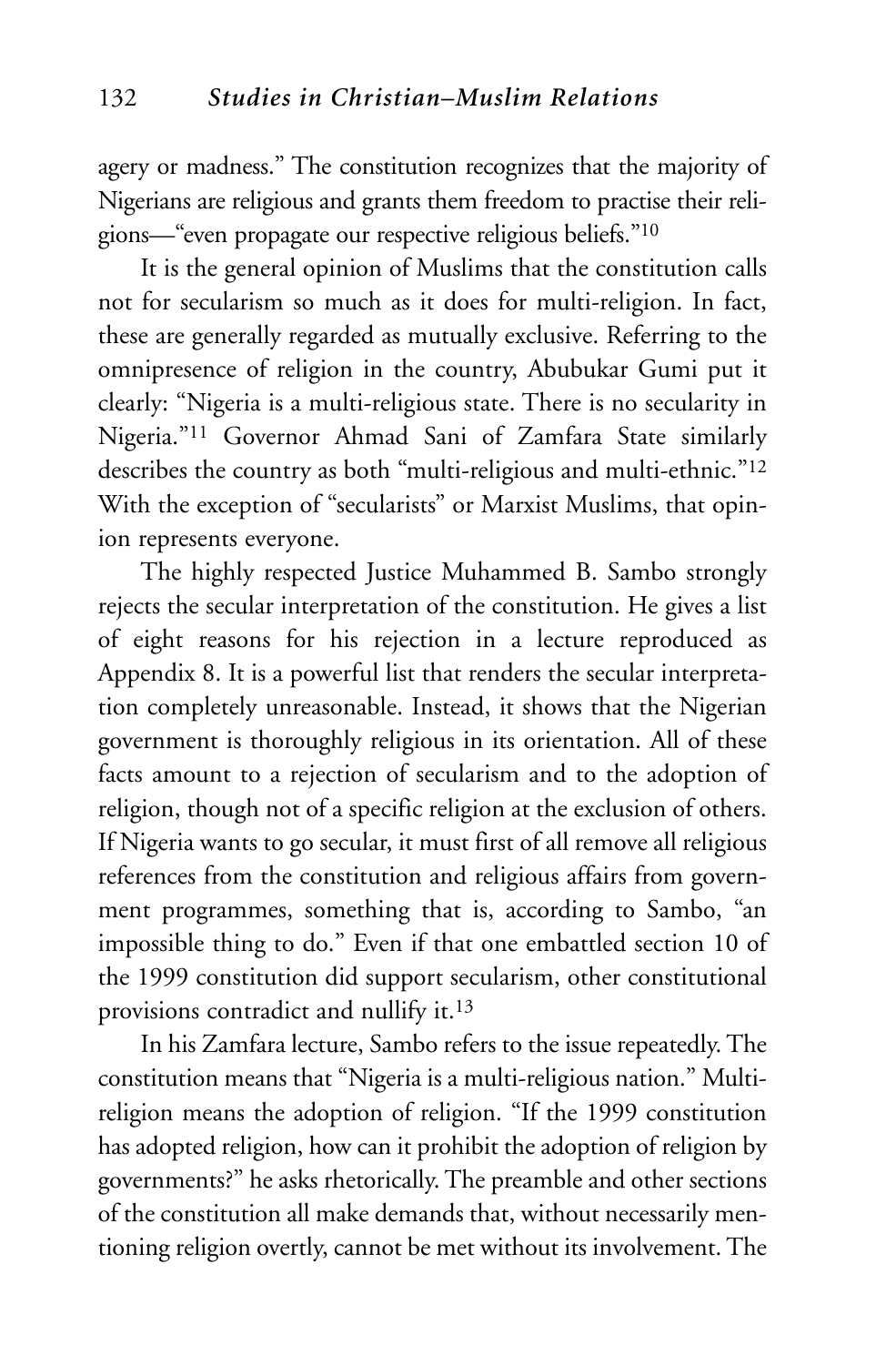constitution also provides for freedom of religion, which, from the Muslim point of view, would prohibit secularism, since the two are mutually exclusive. Section 10 "really means that neither the Federal nor the State Government is allowed to impose one single religion, cater for it alone and impose it on all citizens." *This prohibition does not constitute exclusion of religion so much as the adoption and even encouragement of religion in general. Here lies a crucial distinction between secularism and multi-religion.* There really "is no viable alternative to Nigeria opting for a multi-religious status."

Among the constitutional issues that implicitly call for the exercise of religion, if not its establishment, is that the constitution provides funding for three types of courts, all of which have a religious basis: Common Law, Islamic Law and Customary Law. Everybody recognizes that the last two are associated with religion, but the same is not usually recognized for Common Law. However, it, too, has its basis in Christianity. Though Christians think of Common Law as secular, historically it arose out of Christianity. Sambo asserted, "What many of us do not know and we ought to know—is that the Common Law is also inspired by the religion of Christianity. I think it is important that this explanation should be made, so that everybody should realize it, especially the Christians who have grudges when courts having legal systems inspired by the religions of Islam and Custom are funded by the Government." The claim for the Christian foundation of Common Law is frequently asserted by Muslims and is scheduled to receive more detailed treatment in my discussion of sharia in the sharia monographs.14 In the present context I merely make you aware of this as an issue that allows Muslims to affirm that the constitution has adopted religion, not secularism. The conclusion some Muslims draw from it is that the constitution has not merely adopted religion, but it has implicitly adopted the three main religions in Nigeria as equal and official. That is proper multi-religion!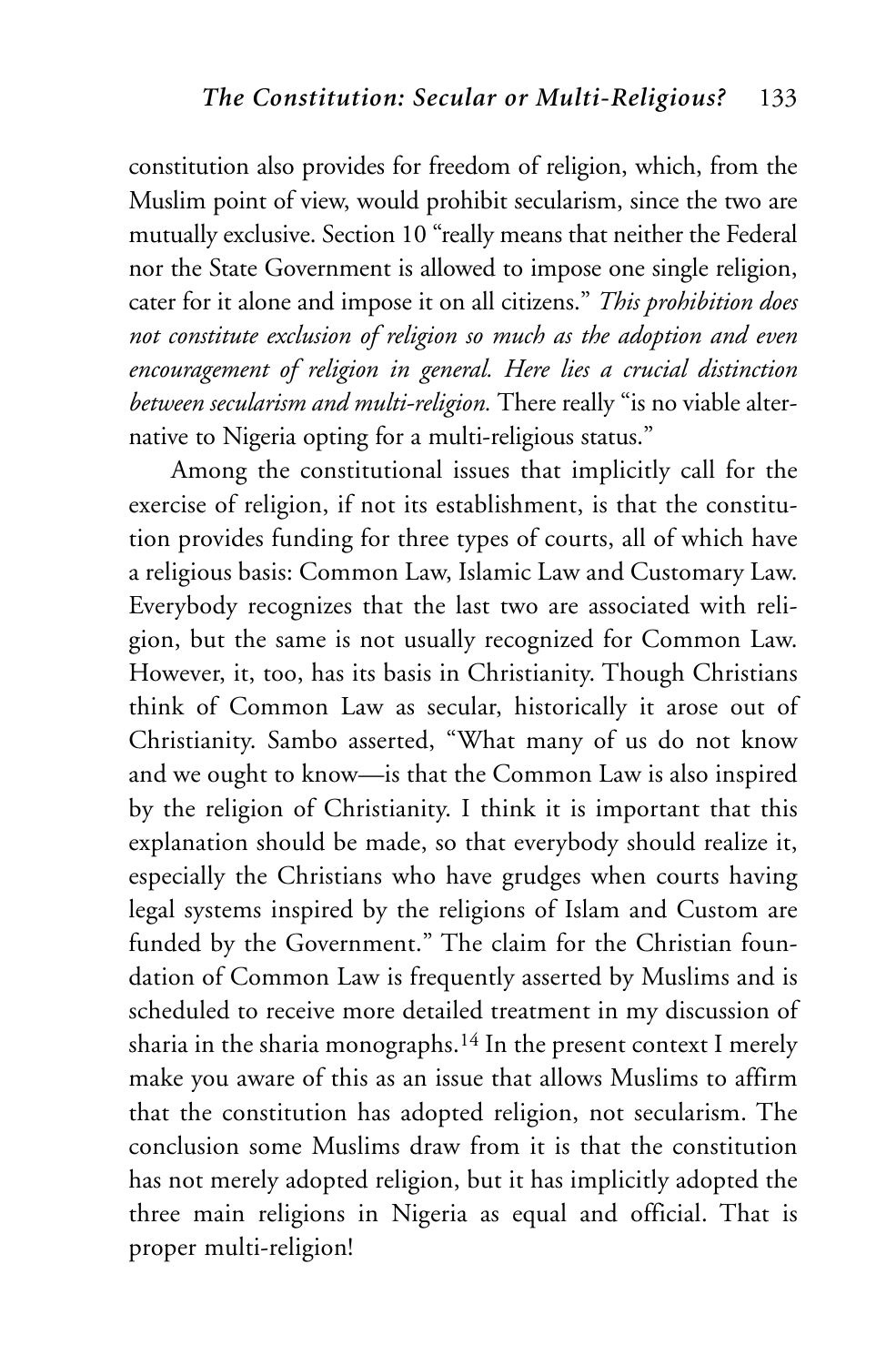#### 134 *Studies in Christian–Muslim Relations*

But Sambo takes it still one step further. Governments are to cater to all religions but in a particular way, namely according to their own nature. He seems to be inserting a new criterion. The criterion he suggests is not equality, neutrality or fairness so much as the unique nature and needs of each religion. "What is really essential is the government should identify the various religions of its people and cater for them according to their structure and scope. The government should thoroughly identify the peculiarity of different faiths in order to cater for them according to their needs. One cannot see an alternative to this for Nigeria as a united nation." Sambo does not elaborate further on this suggestion—as if he were not aware that this provision could easily degenerate into a formula for partial treatment of one religion. The suggestion contains the seed of one of the very problems that has bedeviled Nigeria to begin with and that the constitution was supposed to prevent. Honourable Justice, a suggestion directly to you: You need to explain further if your suggestion is to fly. And a serious question: Have you forgotten the acrimonious pilgrimage debates so soon? Or the controversies about building mosques on public properties? Nevertheless, Sambo is touching on a very crucial issue. If the government is to be supportive of all religions in the country, what will be the support criteria?

Finally, Sambo points out that not only does the current constitution reject secularism, but earlier versions always did as well. It was "never accommodated in Nigerian constitution or law," reads one of his captions. At "no time, constitutionally, was Nigeria ever a secular state." "If we examine all the Nigerian constitutions of the past and present together with the laws, we cannot find any provisions which say Nigeria is a secular state." So, neither current nor past provisions for secularism, ever.

Misbahu Rufai argues similarly that in view of the strong religious flavour of Nigeria's culture, "it is much safer to say that Nigeria is a multi-religious state and not secular, because in a secular state the belief in God has no impact on the life of the people."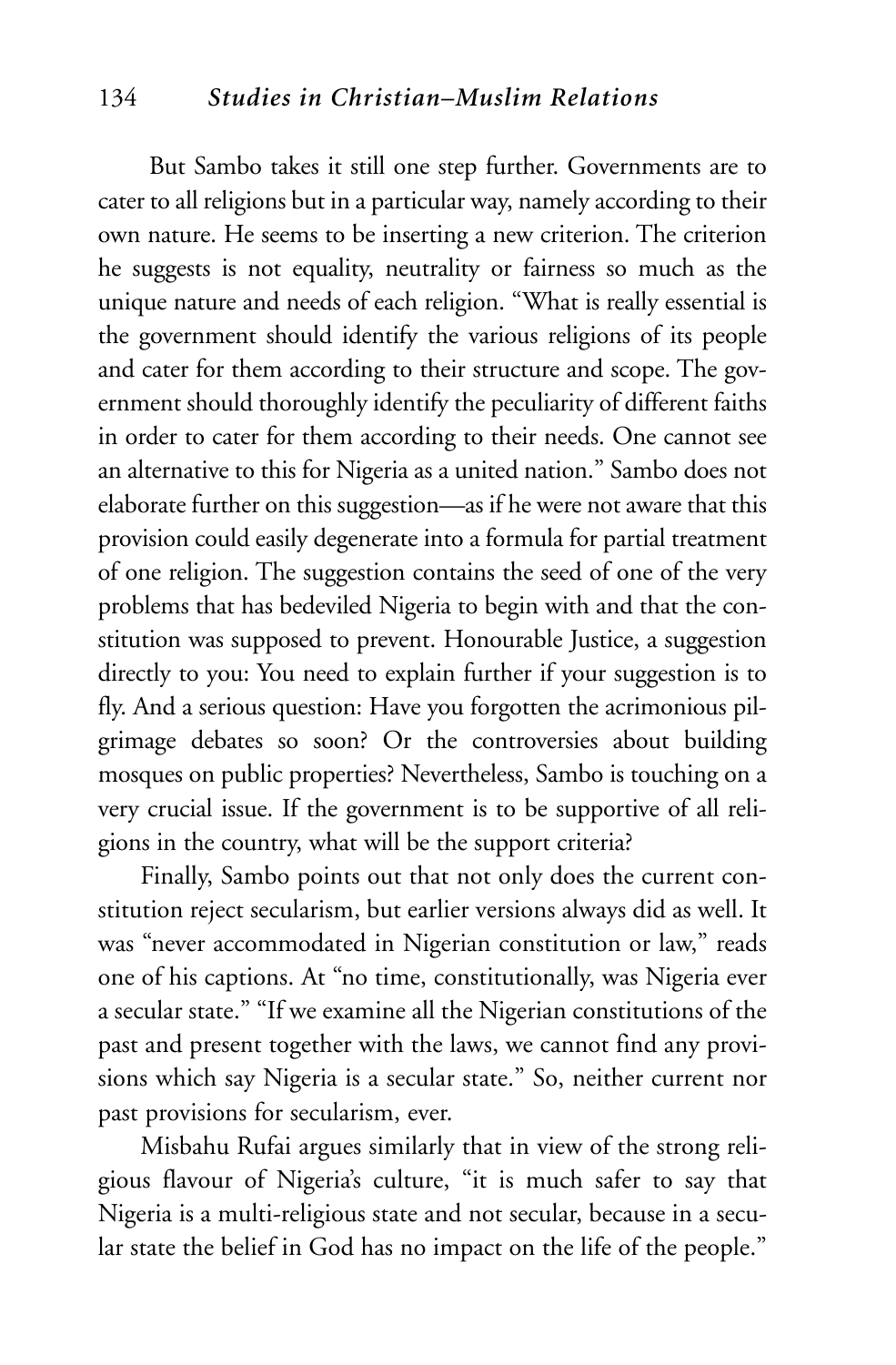After a long list of the signs of religion and its omnipresence in the life of the nation, he challenges "the proponents of Nigeria's being a secular society" to "take another look at their definition of secularism." Since the article constitutes Appendix 9, the list itself can be read there 15

Lateef Adegbite, upon the death of Mashood Abiola probably the most prominent of Yoruba Muslims,<sup>16</sup> likewise prefers the term "multi-religion" to "secularism." Relying on that embattled Section 10 of the constitution as the basis for secularism, he writes, is wrong. "Evidence abounds indicating that it is a misnomer to describe Nigeria as a secular state." Nigeria observes so many religious traditions17 (he lists six of them) that "the correct characterization of Nigeria is as a liberal multi-religious state, wherein freedom of religion is safeguarded, rather than attributing to the country a nebulous nature called secularism." He supports this contention by referring to important authorities. The "eminent jurist and erudite judge, the Honourable Justice Niki Tobi of the Court of Appeal," stressed that the constitution prevents Nigeria from adopting one religion as state religion, "but that is quite different from secularism." Similarly, the World Inter-Religious Assembly, meeting in Vatican City in 1999, decried "the increasing secular world that dehumanises." "Islam," Adegbite assures us, "will certainly continue to reject secularism."18 Kabiru Muhammad, during the heat of the sharia era, expressed his gratitude for the opening sentences of the 1979 and the 1999 constitutions that state that they were decided upon "under God." Office holders swear their allegiance either on the Quran or on the Bible "to be faithful and bear true allegiance…." and

*concluding with the very deeply religious statement, "So help me God." To dispel any false notion of being secular and thus utterly unconcerned with God or religion, in whatever form, the nation recognizes religion, in whatever*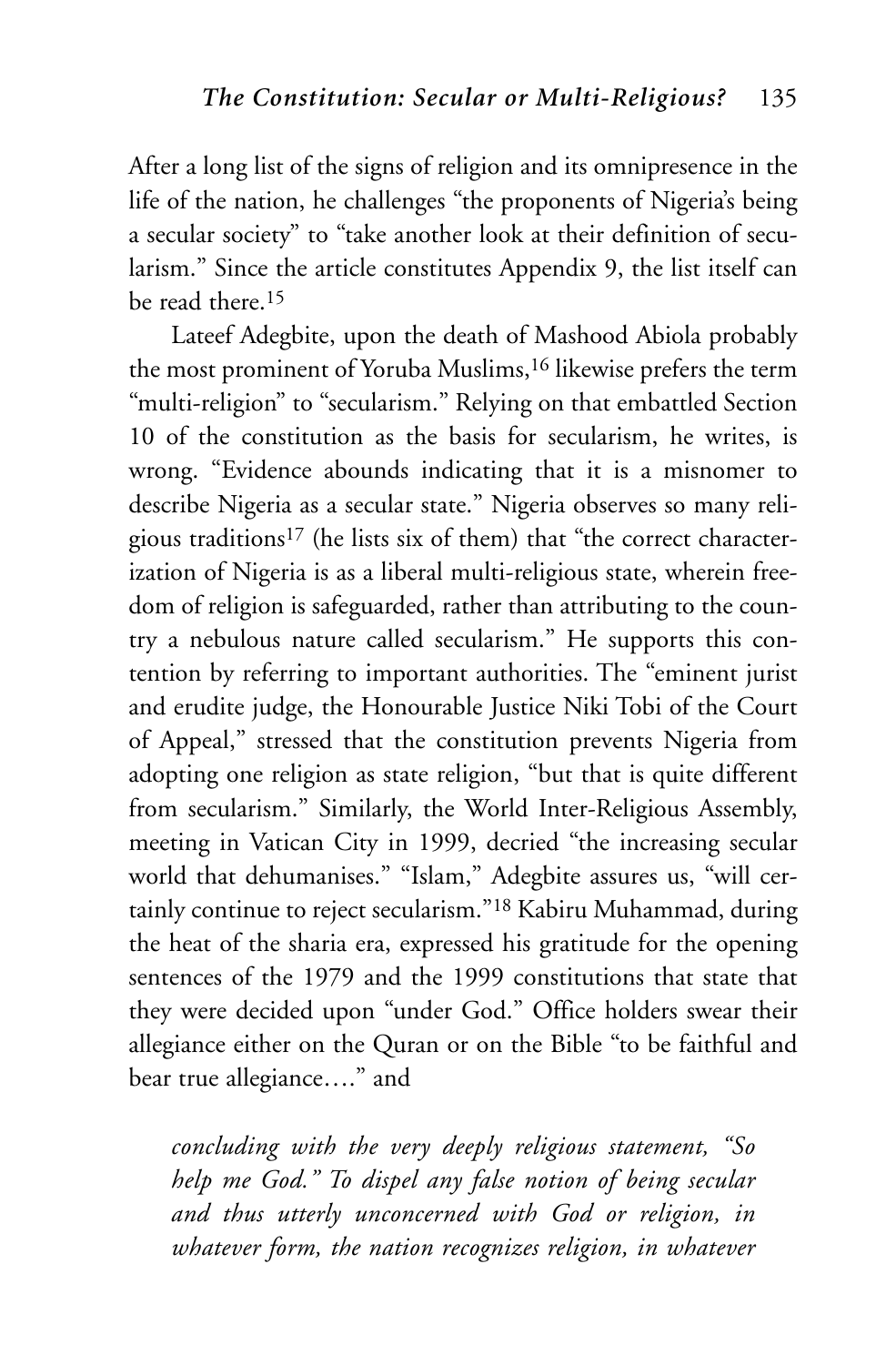*form, the nation recognizes all Christian and Muslim holidays. What is more, even the Nigerian Army, a legacy of colonial brigandage, formally recognizes the two religions, while at a more formal level Muslim and Christian Piligrims Welfare Boards became permanent features of the Nigerian bureaucracy. Can a nation so godly and deeply religious then be said to be secular?*

In short, Nigeria is not a secular but a "multi-religious federal state, that recognizes the right to worship whatever the individual Nigerian wishes to worship."19

The Second International Conference on Christian-Muslim Mutual Relations in 1995 published a communique in which Christians and Muslims agreed that "secularism is not compatible with the background, upbringing and life style of Nigerians, because religion permeates all facets of Nigerian life." They also agreed that "the Government should officially recognize the country as a multi-religious rather than a secular state, where no religion should be favoured at the expense of others."20

. Another term popular with Muslims that has a thrust similar to that of "multi-religion" is "pluralism." Yahya sometimes uses them interchangeably. He uses phrases such as "multi-religion or pluralism of religions" and "ideal pluralistic or multi-religious society."21 Likewise, Adegbite, speaking about secular-cum-sharia issues, refers to the religious crises as straining the country's "religious pluralism."22 Ibraheem Sulaiman claims that Islam with its sharia system "has been the only system that respects pluralism in society." If that were not so, he argues, how do you explain the fact that both the Tiv and the Maguzawa people of northern Nigeria remained non-Muslim even while at least partially under Muslim control?23 He claims that "it was with the coming of Europeans that tolerance and pluralism were wiped out." The only way to enable Nigeria's religions to live together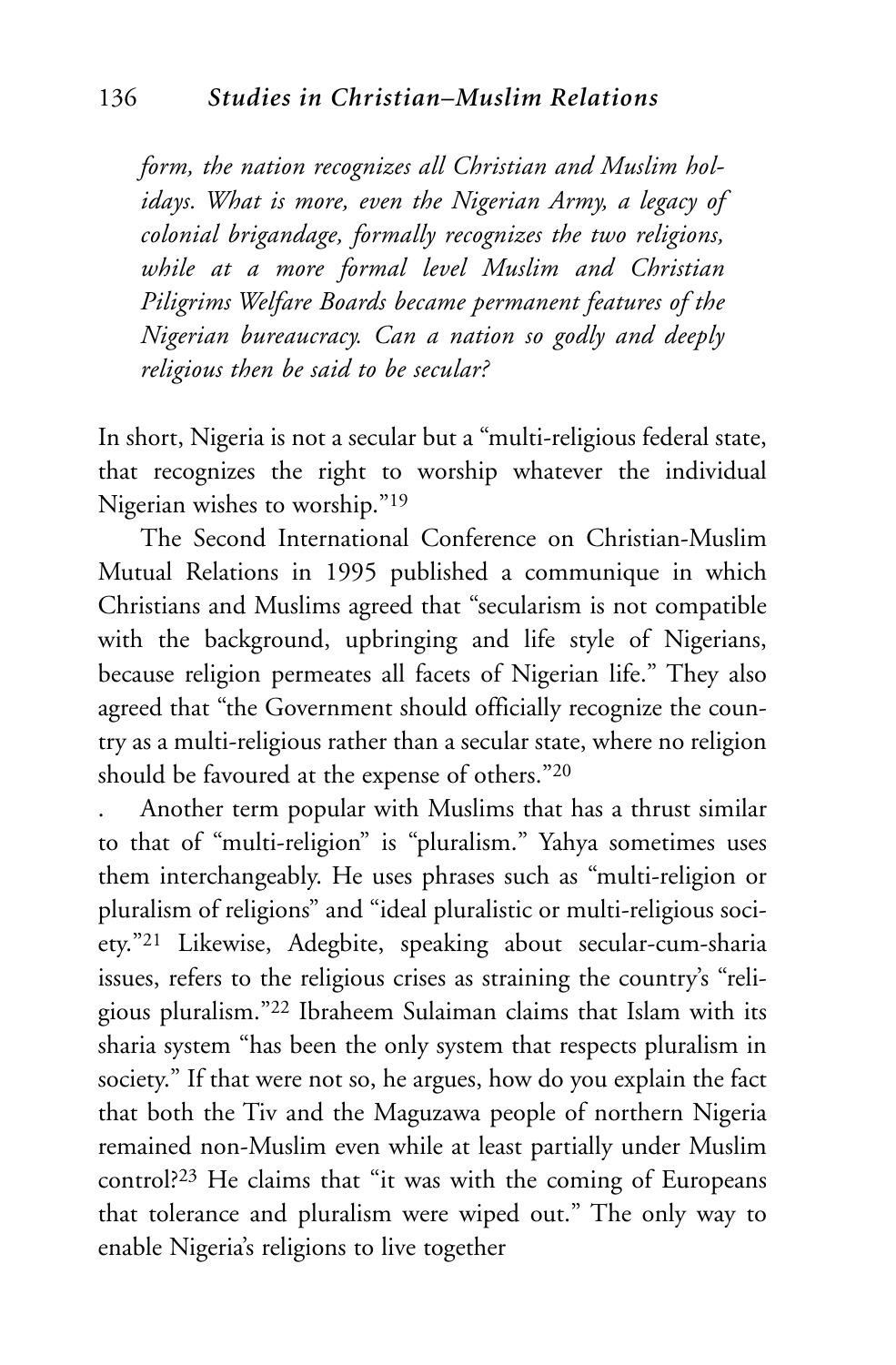*is to encourage pluralism and provide alternatives. But the secular elements in this country are, blindly and arrogantly, insisting that everybody must live according to their only way and all must be forced to drink from the same cup. The danger of colonialism and secularism is that everybody is forced and programmed to think and behave in one and the same way, with no tolerance to alternative view points.*<sup>24</sup>

If it is so clear that the constitution does not provide for secularism, why do so many people insist it does? Yadudu comes to the "irresistible conclusion" that it is not a matter of inconsistency so much as of pragmatism. Whenever Christians find it convenient, they will "sing its song." However, when it is in their interest, they will simply ignore secularism and act on basis of religious considerations.25 As Ibraheem Sulaiman put it, "Secularism has become a sinister but convenient mechanism to blackmail Muslims and to impede the progress of Islam."26

The problem, according to Justice Sambo, is with the motives of people, not with the constitution. One reason identified is "ignorance." Another is "mischief." People are either "misled" or they are promoting their own interests. There are "selfish Nigerians who imagine that secularism can help their selfish course." Towards the end of his lecture Sambo lets the real cat out of the bag: "The wrong use of secular status for Nigeria has been constantly used, especially by the Christians, to deny the Muslims their fundamental right of having sharia as an instrument of law to govern their lives. This trick to deny the Muslims their fundamental rights must stop."27

The next monograph will explain the Christian approach to secularism. It is going to feel as if you are in totally different territory. The question will arise whether Muslims have understood the Christian drive for secularism. We will find a mixed bag. As to sharia issues, well, come on over to Monographs Six (Muslim view)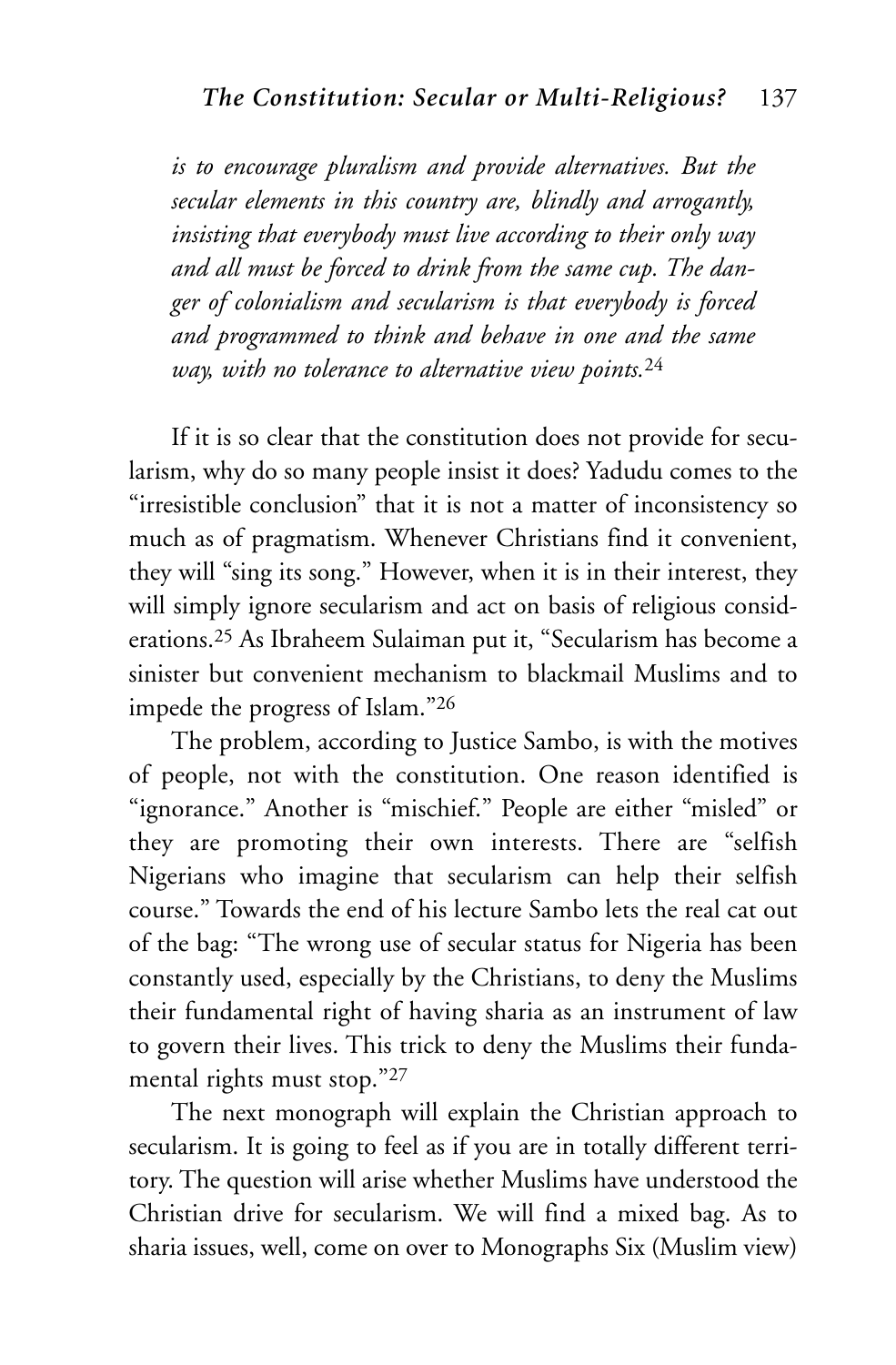### 138 *Studies in Christian–Muslim Relations*

and Seven (Christian view). Get the *Companion CD-ROM* if you cannot wait for the publication of the hard copies.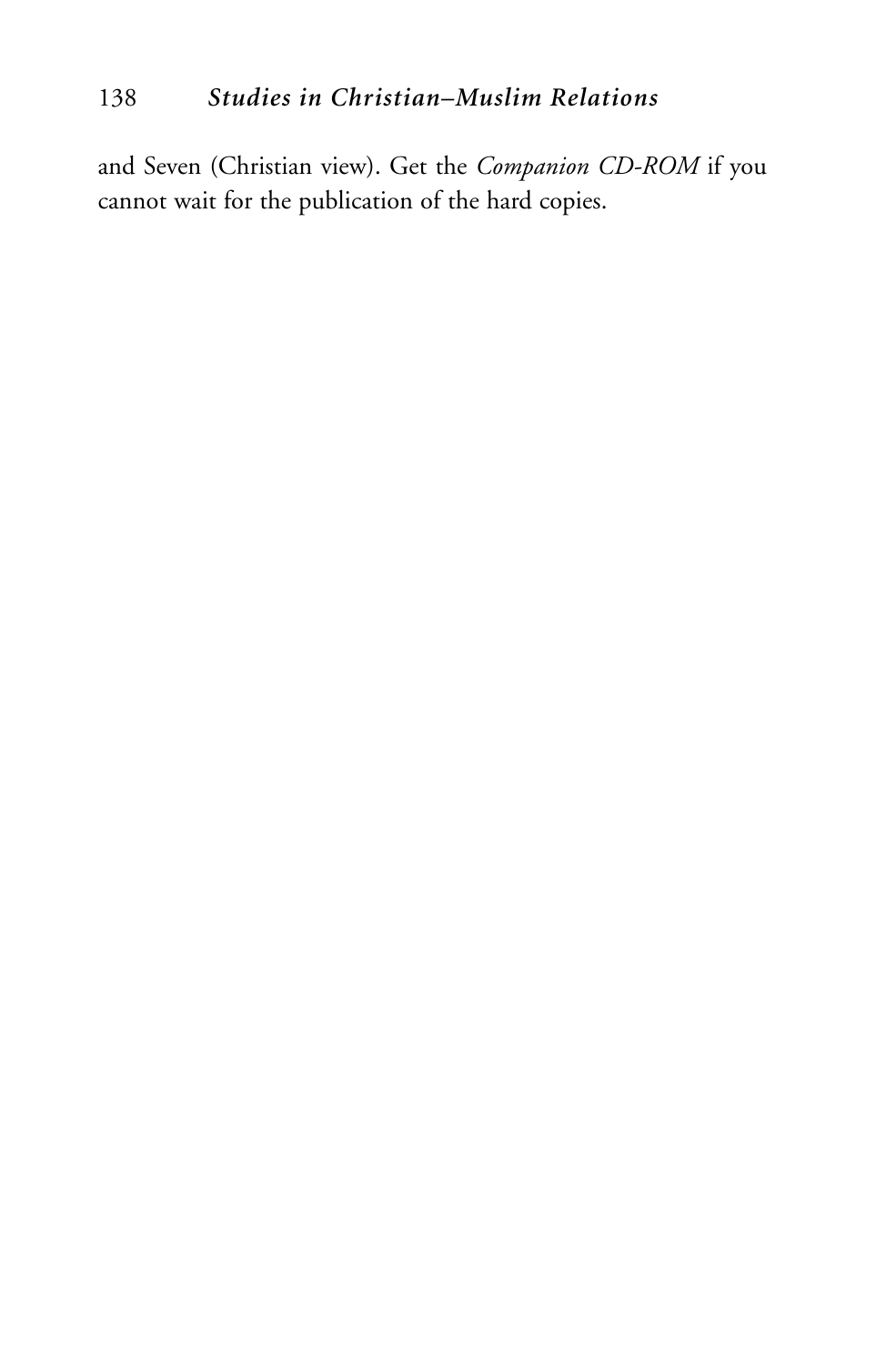#### ▲ *Notes* \_\_\_\_\_\_\_\_\_\_\_\_\_\_\_\_\_\_\_\_\_\_\_\_\_\_\_\_\_\_\_\_\_\_\_\_\_\_\_\_\_\_

1 Quoted by K. Muhammad, 17 Nov/99, p. 5.

2 K. Balogun, 1986, pp.58, 65.

3 Ado-Kurawa, "Islam and Non-Muslim Minorities."

4 M. Danbatta, 12 Nov/99, p. 5.

5 B. Ejiga, 13 Nov/99, p. 12.

6 Apologies to Dr. Balogun if I misrepresent him. Uncertainty sometimes comes with the territory of researching Nigerian affairs.

7 K. Balogun, "Religious Fanaticism," p. 185.

8 K. Balogun, 1986, pp. 62, 65.

9 M.Yahya, 1995, pp. 58-59, 64.

10 S. Gimi, *NN*, 1 Dec/99, p. 20.

11 *Quality,* Oct/87, p. 38.

12 A. Sani, 27 Oct/99.

<sup>13</sup> It would take us too far afield to follow Sambo in detail.

14 Sambo's argument, much like that of others, can be found in Appendix 8.

15 M. Rufai, 16 Dec/88. Appendix 9.

16 In 2000, Adegbite held the prestigious positions of "Seriki and Baba-Adinni of Egbaland," a section of the Yoruba people, as well as Secretary General of the Nigerian Supreme Council for Islamic Affairs.

<sup>17</sup> Adegbite lists six official religious activities on the part of the government. Others offer similar lists to support the same argument against secularism. For similar lists or arguments, see M. B. Sambo, *NN*, 3 Nov/99. Appendix 8; K. Muhammad, 17 Nov/99, p. 5.

18 A. Adegbite, "Sharia in the Context of Nigeria," 2000, pp. 72-73; "The Constitutional and Legal Status," pp. 11-12.

19 K. Muhammad, *NN*, 17 Nov/99, p. 5.

20 Second International Conference, pp. 137, 138.

21 M.Yahya, 1995, pp. 59, 64.

22 L. Adegbite, "Sharia in the Context…," p. 61.

23 With all the respect I have for Sulaiman's writings, I consider this